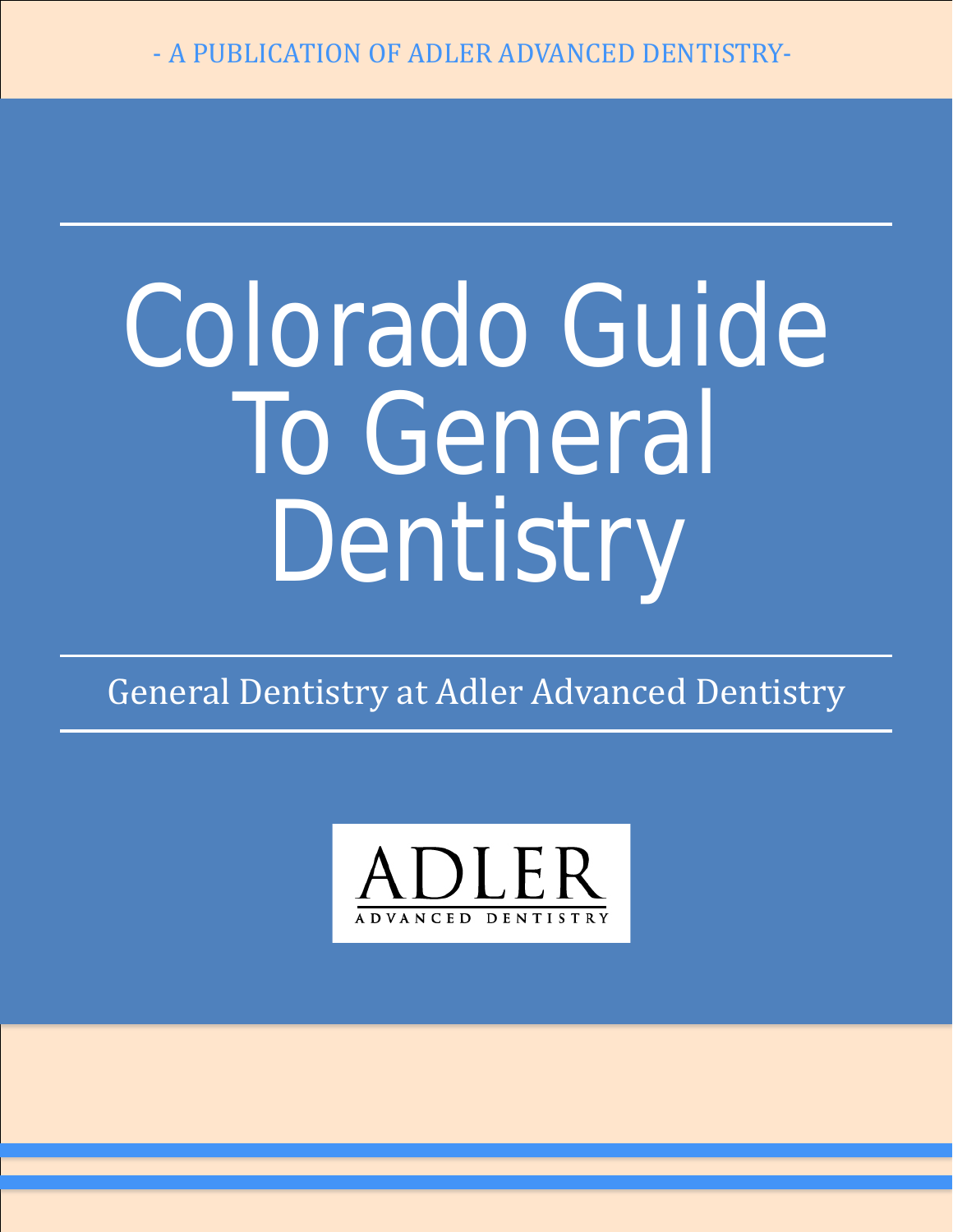#### TABLE OF CONTENTS Colorado Guide to General Dentistry

3 Introduction 4 General Dentistry Exam 6 Teeth Cleaning - Dental Hygiene 7 White Fillings 8 Root Canal Therapy 9 Dentures 10 Dental Bonding 11 Dental Bridge 12 Crowns



2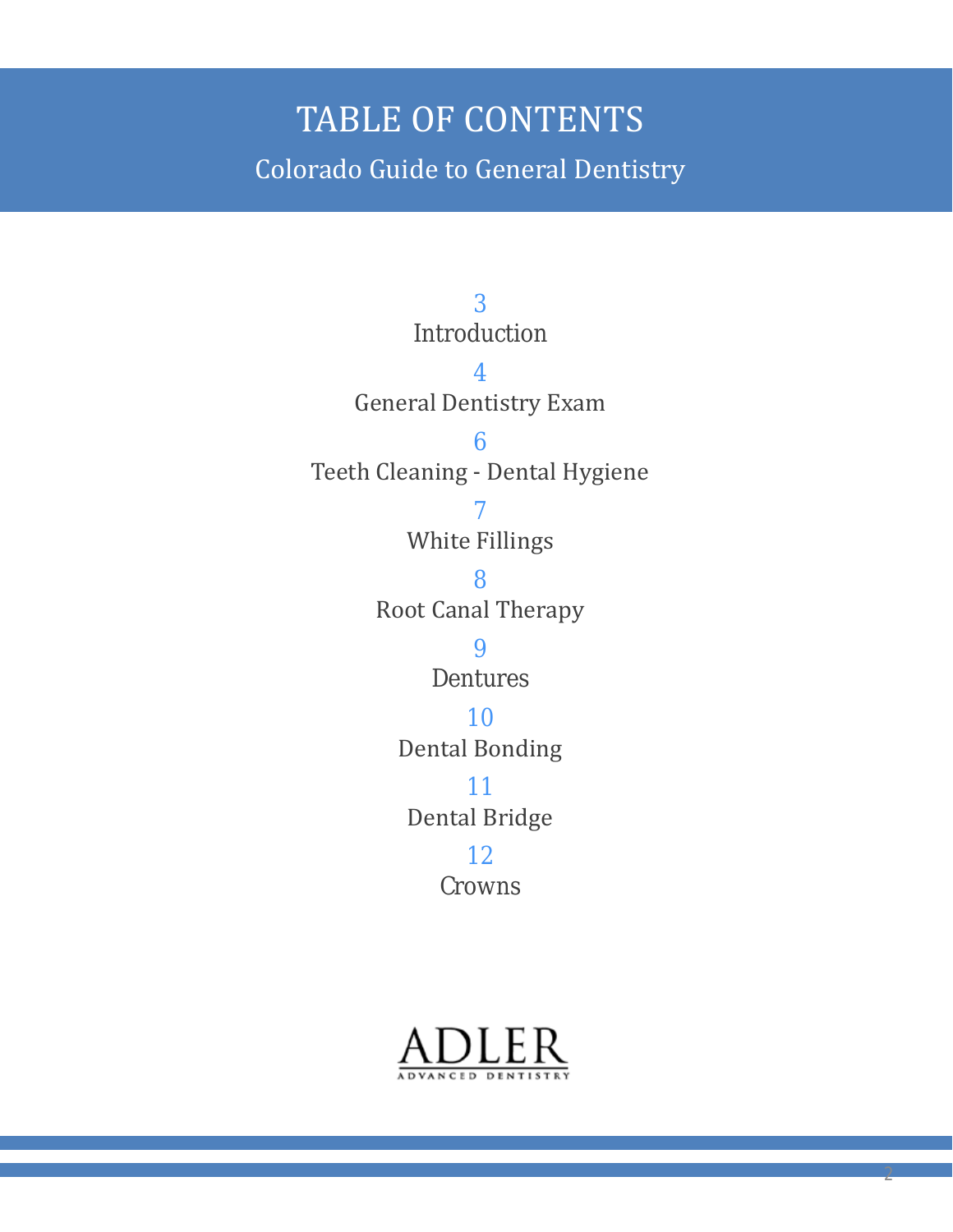

### Introduction About General Dentistry

General dental care is the bedrock of your oral health, tooth function and smile appearance. General dentistry services have the goal of preventing and treating dental problems, from the most common to the complex. Specific problems prevented, diagnosed and treated in the practice of general dentistry are:

- **Cavities**
- Decayed root canals
- Gum disease
- Gum recession
- Broken, chipped or cracked teeth
- Missing teeth

Dr. Adler and our team help you to catch problems early on, with the goal of avoiding dental problems altogether and treating them in their early stages when they do arise. We can also provide information and guidance about what you can do to support your best oral health. For some of our guests, we recommend a dental supplement plan to boost the strength of your immune system and your body's ability to fight infection.



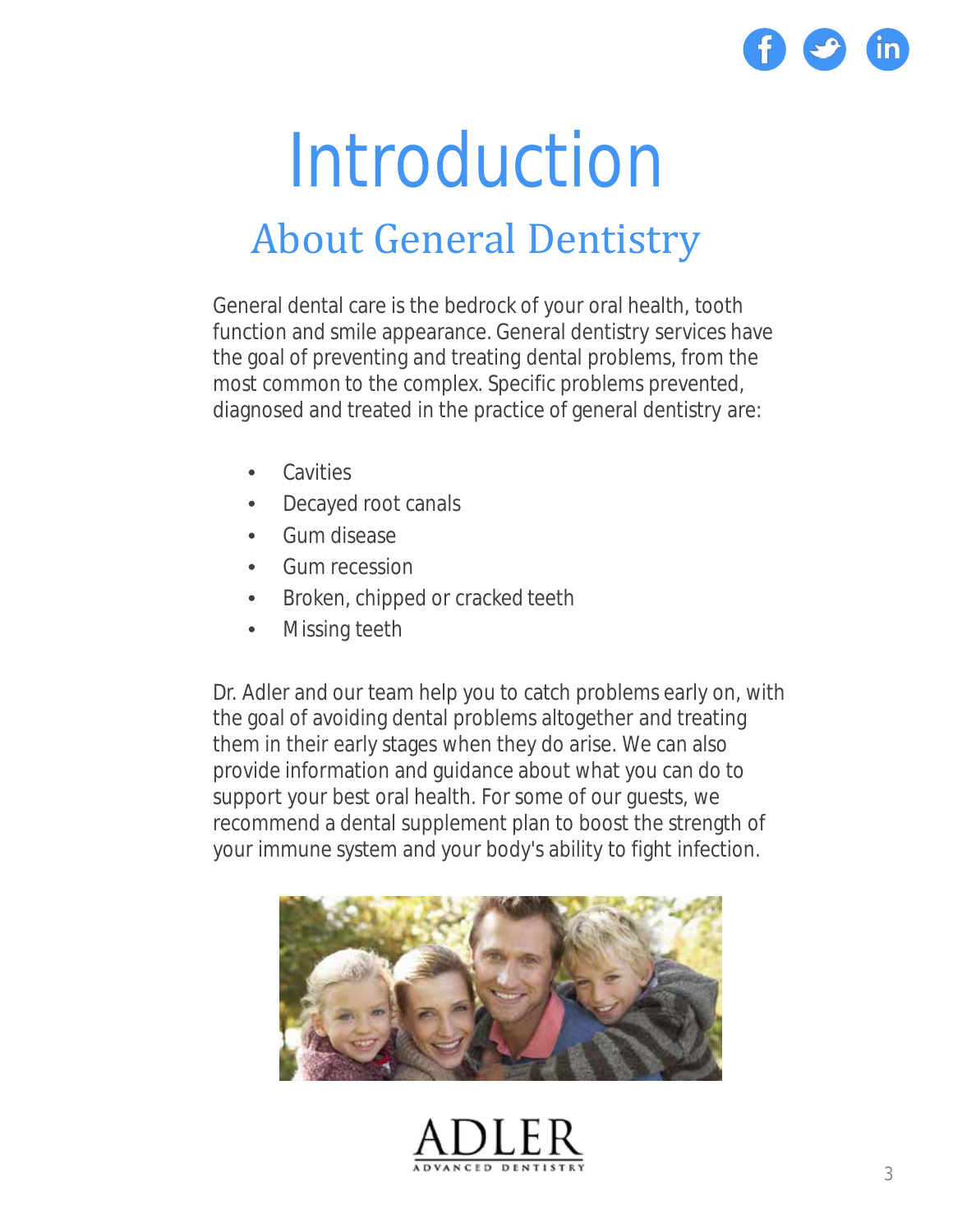

## Your General Dentistry Exam

Adler Advanced Dentistry incorporates state-of-the-art training and cutting-edge technology into your care.

#### Experienced, Highly-Trained Dental Hygienist

Our LVI-trained dental hygienist provides advanced hygiene services using laser technology. She decontaminates your mouth before cleaning and uses a microsonic scaler to reduce plaque using gentle vibration. She can also recommend probiotic treatment if you are experiencing certain gum health problems.

#### Detailed Visualization With an Intraoral Camera

Our advanced general dentistry technology includes an intraoral camera. This camera allows Dr. Adler – and you, if you wish – to view your teeth, gums and oral structures up-close on a monitor. It helps us see things like decay, plaque and teeth damage in great detail.



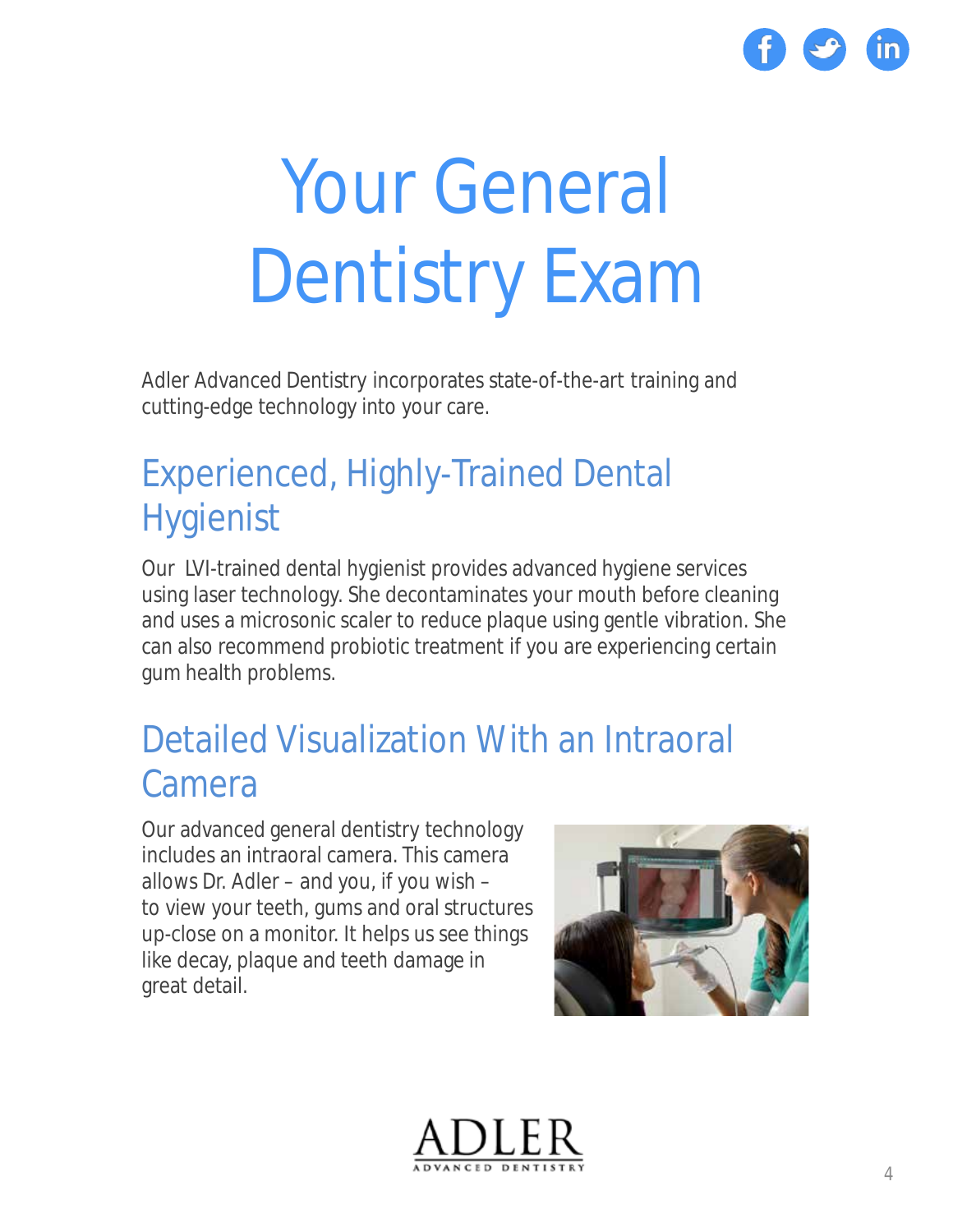

## Your General Dentistry Exam

#### DIAGNOdent Advanced Cavity Detection

The use of the DIAGNOdent cavity detector enables Dr. Adler to find small areas of decay that may not show up on an X-ray. This laser technology is not a replacement for X-rays, but instead allows Dr. Adler to better diagnose decay in situations where he suspects it but it is not yet apparent. Oftentimes these cavities are lurking in the pits and fissures of your teeth. The DIAGNOdent laser is completely painless and does not affect surrounding tissue.



#### Holistic, Skilled General Dental Care

As a prestigiously trained dentist, Dr. Adler understands the importance of taking a comprehensive, holistic approach to your dental health. The dentistry treatments you receive and the status of your oral health have an impact not only on your mouth, but also on your whole body and well-being. Dr. Adler chooses only those nontoxic materials and recommends only those treatments he knows will benefit you for the long run, but he makes sure you know all of your options so that you can make your own decisions about treatment.

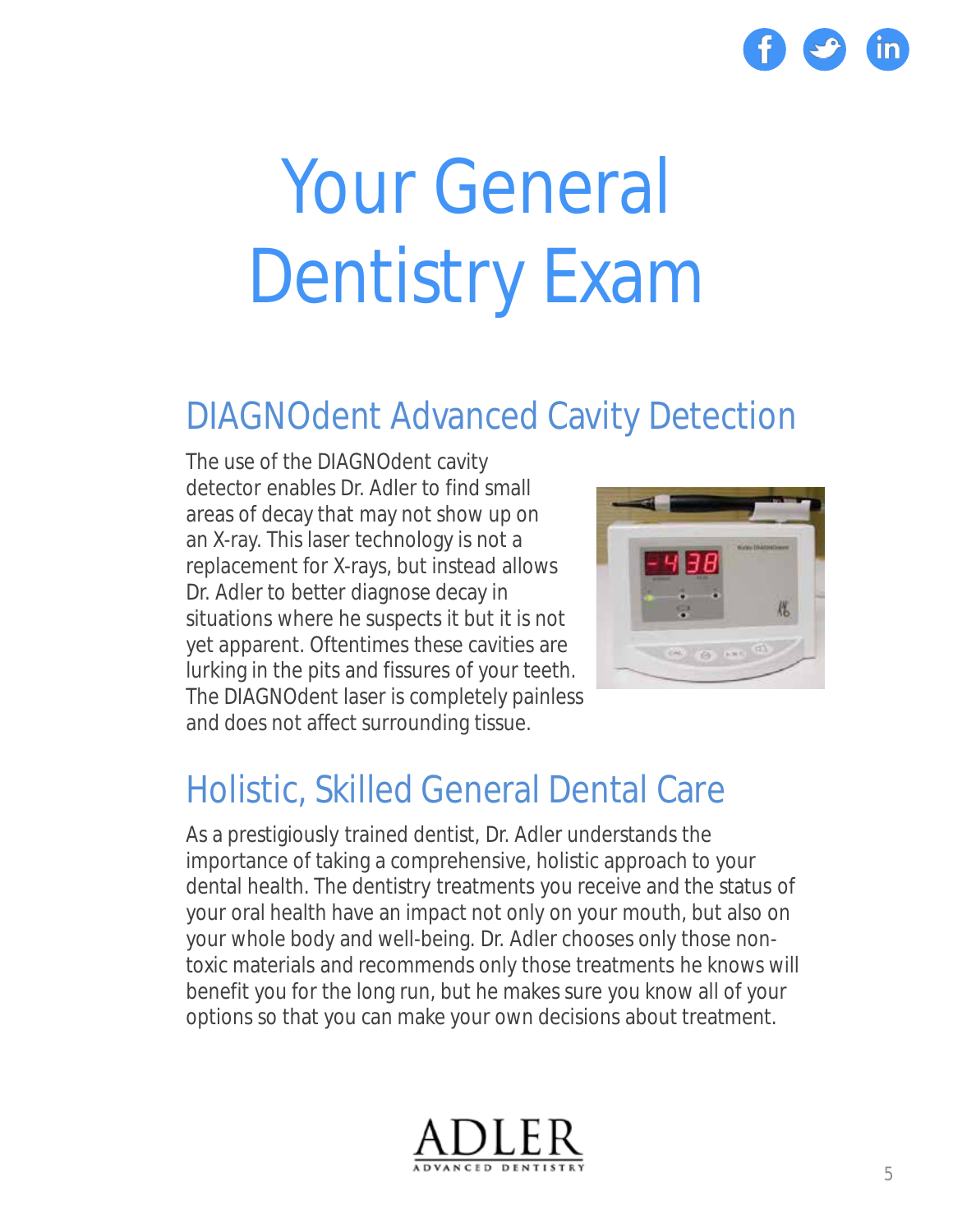

## Teeth Cleaning – Dental Hygiene

Our dental team is continually trained in the latest, most effective dental hygiene and holistic teeth cleaning techniques. Our dental hygienist has received state-of-the-art dental hygiene training at the Las Vegas Institute for Advanced Dental Studies. We treat all aspects or your oral health, prioritizing the use of non-toxic, holistic materials and techniques whenever possible. Our teeth cleanings stand out from a standard cleaning, featuring some of the following innovations when appropriate:

#### Laser Reduction of Bacteria

Our hygienist may use a soft-tissue laser to decontaminate your gums before cleaning your gums and teeth. The laser uses light to painlessly reduce harmful bacteria in your gums that lead to gum disease. Our laser can also be used in the treatment of severe periodontal disease to painlessly remove infected tissue and encourage new tissue growth. We also use our lasers to treat canker sores and herpetic lesions such as cold sores.



#### Velscope Oral Cancer Screening

This is a wireless handheld scope that uses natural tissue florescence to enhance the way we see oral abnormalities that might not be apparent to the naked eye. A study released by the national cancer institute confirms that oral cancers have risen an astounding 225% from 1998-2004.

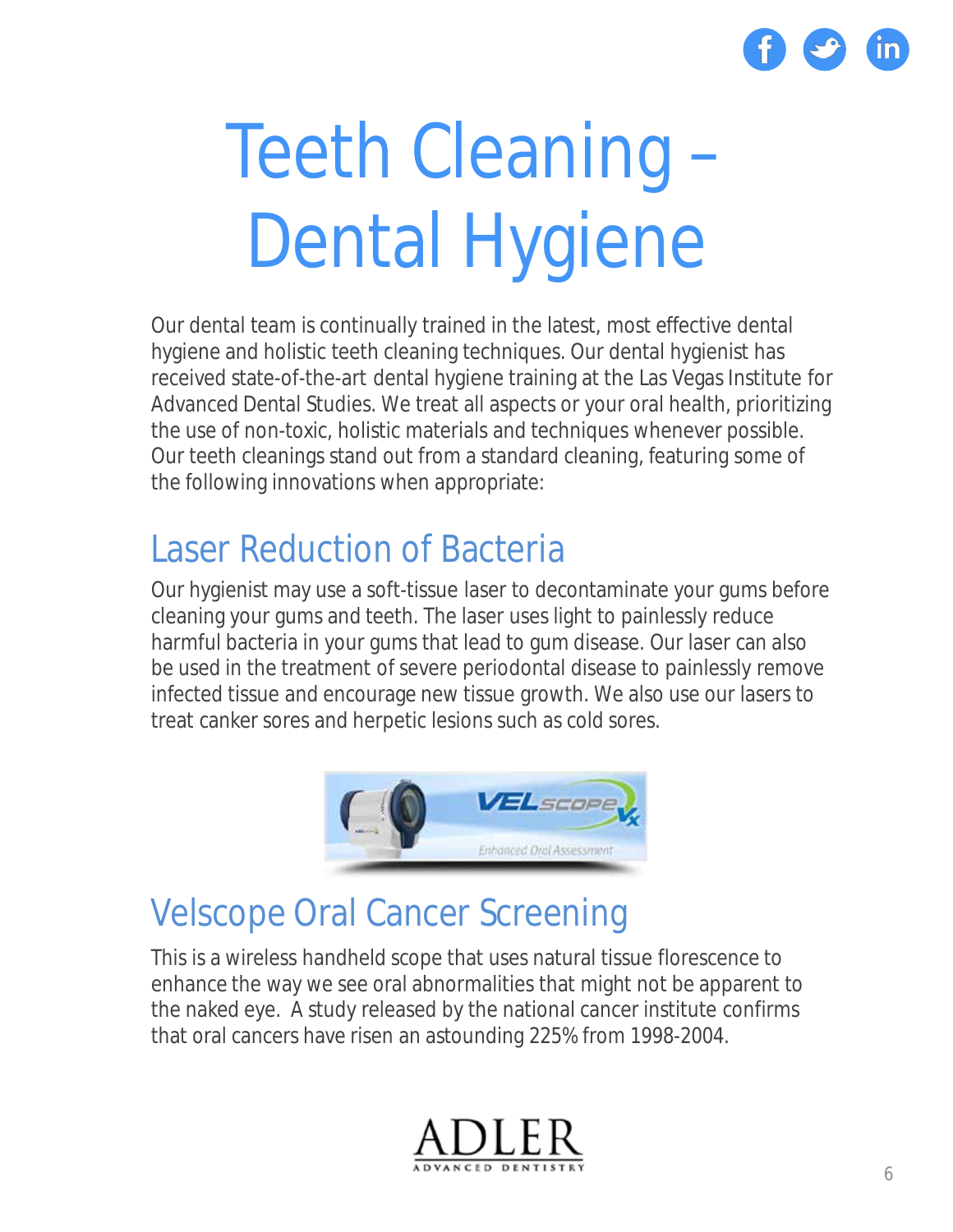

## Teeth Cleaning – Dental Hygiene

#### Microsonic/Ultrasonic Scaling

In conjunction with traditional dental cleaning techniques, our hygienist uses a microsonic instrument to clear away tartar and buildup on your teeth. The microsonic scaler vibrates, painlessly reducing plaque, tartar and bad bacteria. The instrument then washes away the loosened debris. This technology uses sound to break up the bacteria on a microscopic level so that it is easily released from the teeth. It also destroys the biofilm (a slimy, sticky substance produced by bacteria). Breaking up the biofilm is not something that you can do at home with a toothbrush and flossing.

#### **Probiotics**

Just like your gut, your mouth should contain a healthy balance of supportive bacteria, called Streptococcus Salivarius. For some people lacking a healthy balance, we offer chewable oral probiotics to sustain your oral health naturally. Oral probiotics can treat gum disease, bad breath, tartar buildup and other conditions.

#### Arestin

This antimicrobial gel contains mincrospheres- tiny particles- that are filled with the antibiotic minocycline hydrochloride. These micropheres release the antibiotic over time to kill disease causing bacteria harbored in gum pockets. Our experienced dental hygienist will gently apply the gel into the gum pocket, essentially by squirting it into the pocket with a syringe.

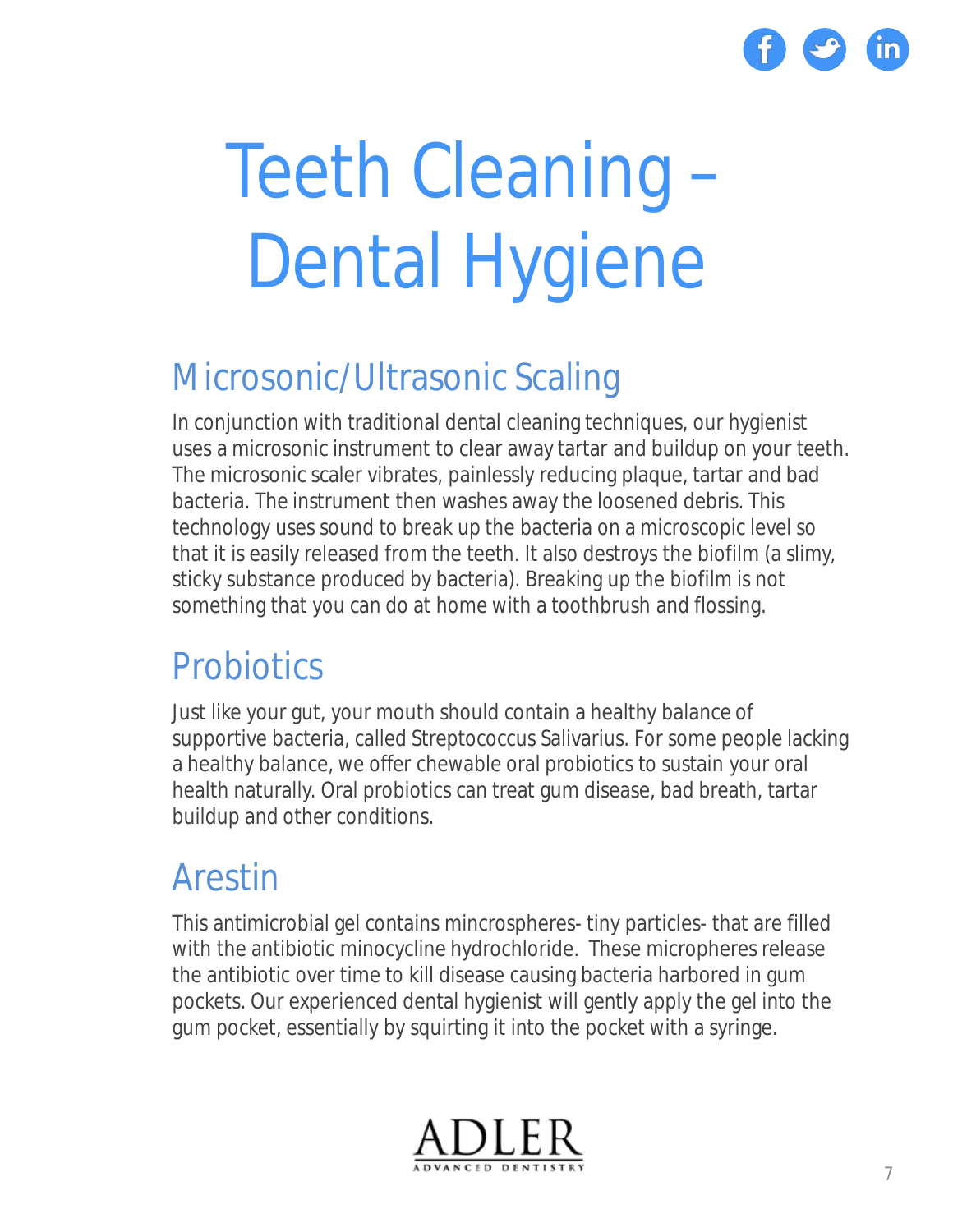

### White Dental Fillings

#### Benefits of Using White Fillings

Dr. Adler uses advanced dental materials, including white fillings, that he knows will provide our guests with numerous benefits. Some of the advantages of white fillings vs. metal fillings are:

- Natural, tooth-colored appearance
- Matched to your natural tooth color for a seamless result
- Free of mercury
- Durable chemical bond to your enamel
- Conserves more natural tooth structure compared to metal fillings

Traditional metal amalgam fillings contain elemental mercury. Many of our guests feel strongly about avoiding potentially toxic materials, and our dentist and team feel the same way. Although the FDA maintains that amalgam fillings are safe to use, it is a fact that metal fillings release very low levels of mercury vapor, which you may then inhale. At high levels, mercury vapor is harmful to the brain and kidneys. Although metal fillings do not release these high levels of vapor, our guests prefer to avoid the material altogether.





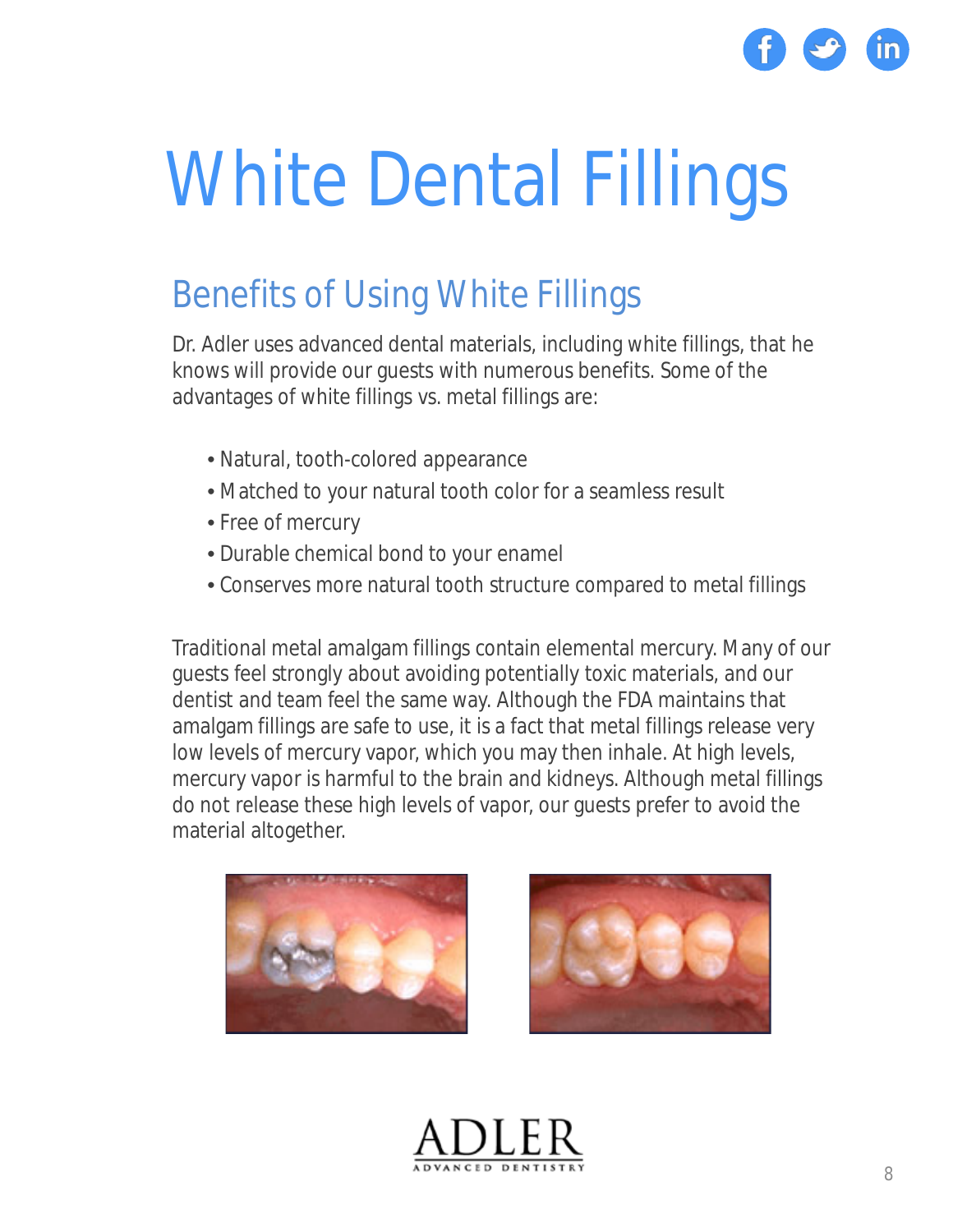

### Root Canal Therapy

#### Benefits of Root Canal Therapy

Root canal therapy is sometimes the best option, and in other cases you may be able to avoid root canal treatment or seek an alternative. This treatment is typically recommended if a tooth infection is advanced and threatening the tooth. Root canal therapy is sometimes the only way to avoid losing an infected tooth.

Advanced tooth decay typically occurs when a cavity progresses through the tooth, reaching into the nerve and pulp tissue contained inside of your root canals. When this advanced decay is left untreated and unstopped, then your tooth may develop an abscess and the tooth may even die, which could lead to tooth loss. The root canal treatment removes the decay, cleans the root canals and saves as much of the remaining tooth structure as possible. To sum it up, the benefits of root canal treatment in certain scenarios include:

- Stops the advancement of infection
- Saves the nerves of the tooth
- May help you avoid extraction of the tooth

Although root canal treatments have a reputation for being painful, scary experiences, they are actually quite the opposite. Modern root canal therapy does not cause any pain during the procedure, and it can be completed relatively quickly and easily. Dr. Adler is extensively experienced in this and other dental health procedures.

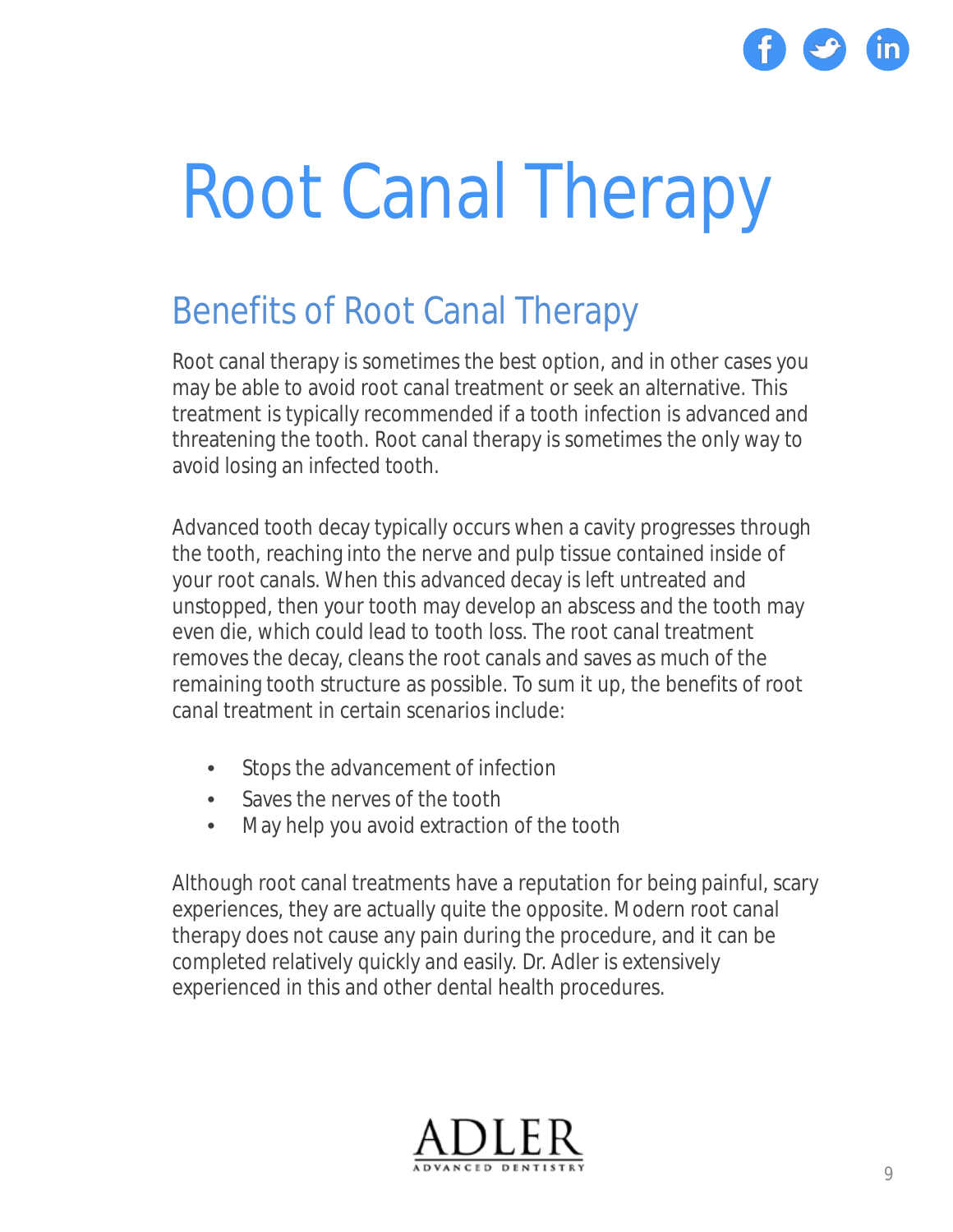

### Dentures

Missing one or more teeth makes it difficult to chew and speak. You may also stifle your urge to smile and laugh if you are embarrassed about missing teeth. Dentures and several other options are available to you if you would like to replace those missing teeth, and experienced Boulder dentist Dr. Michael Adler is personally committed to making sure you know all of your options and that you feel empowered to choose what's best for you.

#### Types of Dentures for Missing Teeth

There are 4 basic types of dentures:

- Full Dentures
- Partial Dentures
- Implant-Supported Dentures
- Neuromuscular Dentures

Many factors influence which of the types may be options for you. One of the most important factors is how many teeth are missing. Other things that commonly influence the decision of our guests are affordability, expectations of how the results will look and how the dentures will function.

Full dentures are made to replace a full arch of teeth, while a partial denture is used in combination with natural teeth to replace less than a full arch of missing teeth. Implant-supported dentures attach to dental implants placed in the bone beneath your gums. These dentures provide great durability and stability. As an experienced neuromuscular dentist, Dr. Adler provides neuromuscular dentures that are fitted very specifically to your teeth and jaws, so they hold the jaw in its most relaxed and functional position.

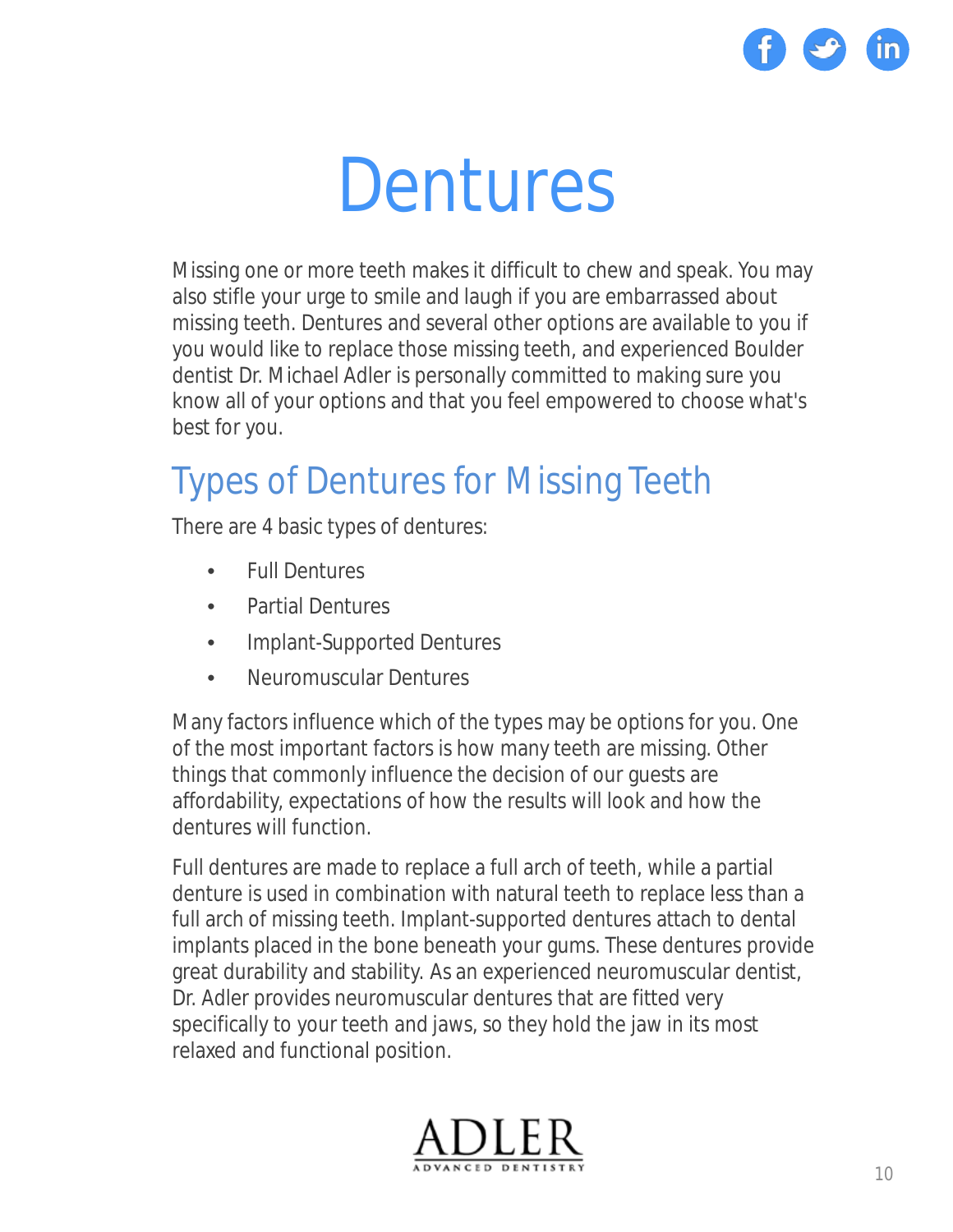

### Dentures *(continued)*

#### What Makes Our Dentures Services Different?

Dr. Adler is an extensively trained and experienced neuromuscular dentist. Using neuromuscular principles, he makes sure your dentures not only replace your missing teeth, but also place your jaw and jaw muscles in a relaxed position and preserve the shape of your face. The neuromuscular technology used in your dentures treatment plan is:

• **TENS electrical massage:** The ultra-low frequency therapy of TENS relaxes the muscles of your jaws and neck. TENS therapy is an important part of identifying the optimal position of the jaw where it is most relaxed, and TENS therapy also provides several hours of pain relief.

• **K7 evaluation system:** This technology measures, tracks and records jaw movement and function. Dr. Adler uses the K7 device to measure jaw and muscle movement, and to hear the popping and other sounds your jaw is making. All this data is used by Dr. Adler to determine the most relaxed, optimal position of your jaw.

Incorporating this advanced technology enables Dr. Adler to determine your most optimal and comfortable bite position. The dentures are fabricated to maintain this bite position. Dr. Adler's advanced dentures customization will not only improve your teeth function and abilities to chew and speak, but also provide a rejuvenated facial shape because of the way your dentures maintain the fullness of your lower face.

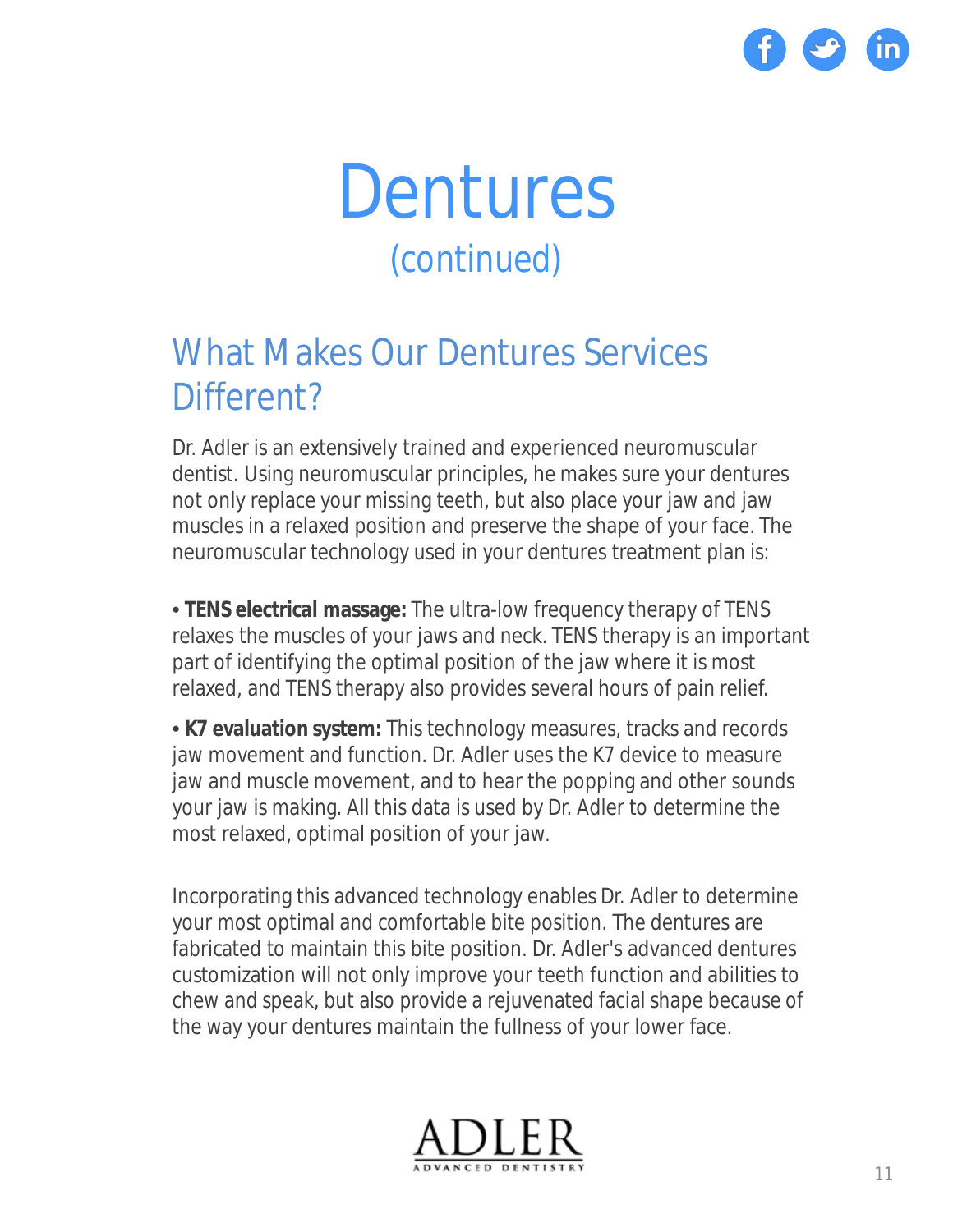

### Dental Bonding

Feeling confident when you smile can be affected by chipped teeth and other minor imperfections. You deserve to feel great about your smile.

With dental bonding at our Boulder dentistry office, Dr. Michael Adler can restore your teeth using a simple, fast process. The tooth bonding material is molded onto your tooth by Dr. Adler, so that you can smile with the confidence of properly shaped teeth.

#### What Is Dental Bonding?

Dental bonding is a process to augment, reshape or rebuild a certain portion of a tooth. Some of the problems for which tooth bonding may be beneficial are:

- Chipped teeth
- Small gaps between teeth
- Minor problems with tooth shape
- Temporary restoration while you are waiting for a crown or veneer

The process to place bonding on teeth is simple and fast. It takes only one appointment for Dr. Adler to place the material on your tooth, and shape it to look natural and aesthetically pleasing. The bonding hardens and should last for many years, unless trauma to the tooth breaks the bonding.

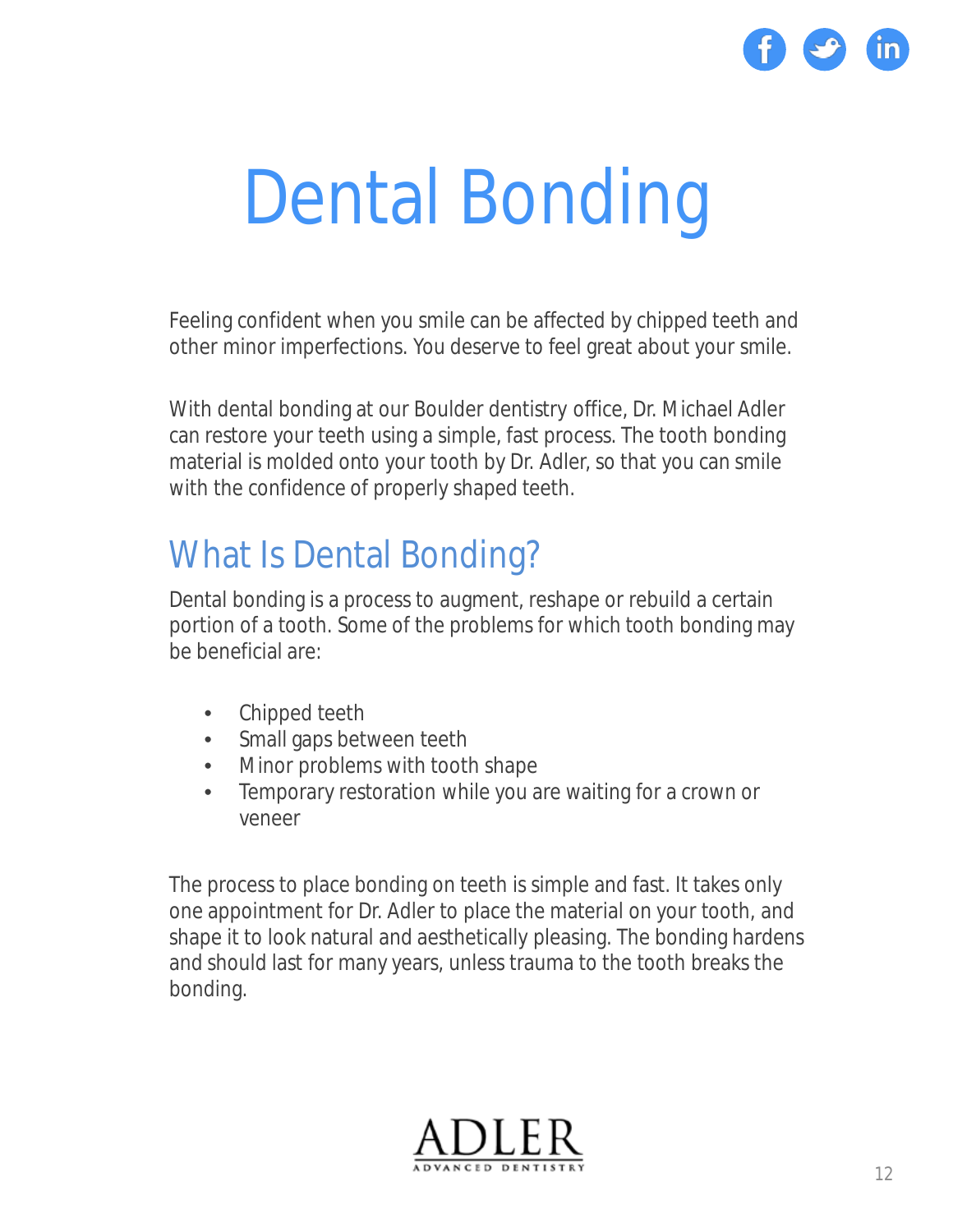

### Dental Bonding *(continued)*

#### Teeth Bonding vs. Other Cosmetic Dentistry Options

Dr. Adler and our dental team are fully committed to presenting all of your options for achieving your dental goals. We want you to have the full picture of your treatment plan options. Like any dentistry treatment, dental bonding has both pros and cons. Some of the benefits of this option include:

- Relatively low cost
- Completed in a single appointment
- Highly conservative option in terms of tooth preservation
- Natural, tooth-color material

Dental bonding is mainly an alternative or temporary placeholder for porcelain veneers. Compared to porcelain veneers, some of the potential drawbacks of dental bonding are:

- Less versatile in what and how much they can accomplish
- Change color over time
- Easier to crack, break or chip

Veneers have the advantage of being a whole, intact piece that cover the entire tooth surface, whereas dental bonding is molded and shaped onto the area being rebuilt. Dr. Adler will explore both options with you, as well as any other options for which you may be a good candidate. Our goal is to empower you to make informed decisions about your dental care.

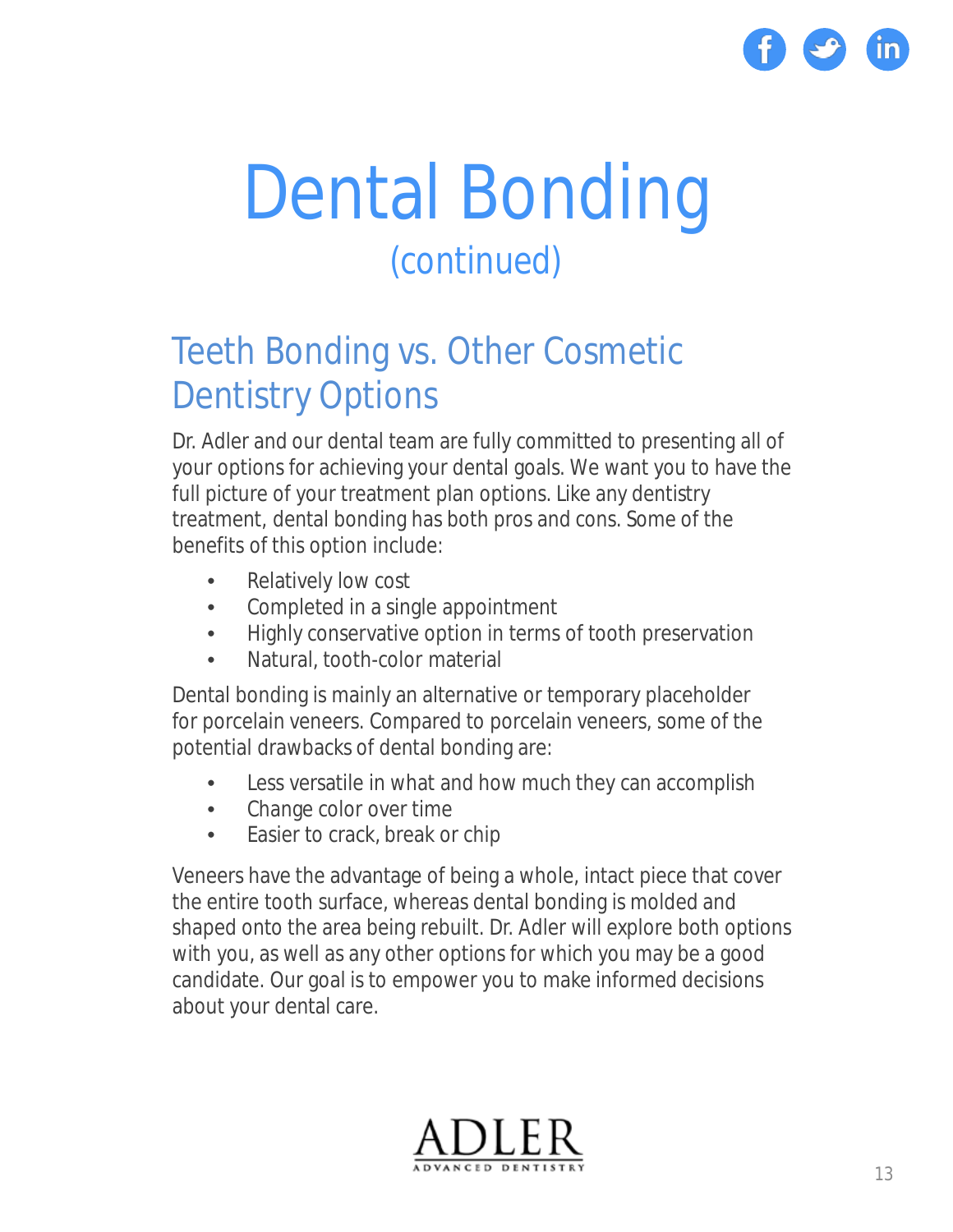

### Dental Bridges

A dental bridge is one of the options for replacing missing teeth. There are other cosmetic dentistry options as well and as someone who wants to reclaim the strength and attractiveness of your smile, you deserve to know about all of them.

#### What Are Dental Bridges?

A dental bridge makes use of your natural teeth to support a replacement tooth. The two types of dental bridge at Adler Advanced Dentistry are:

- Porcelain dental bridges
- Implant-supported dental bridges

A dental bridge made from all-porcelain material will look like your natural teeth. Other types of dental bridges containing metal detract from your smile when the metal is apparent along the gum line. This type of bridge contains the replacement tooth which is "bridged" together with tooth crowns. The tooth crowns are placed on the natural teeth surrounding the missing tooth gap. Hence, the replacement tooth is supported by the dental crowns.



*Before (left) and after (right) dental bridge*

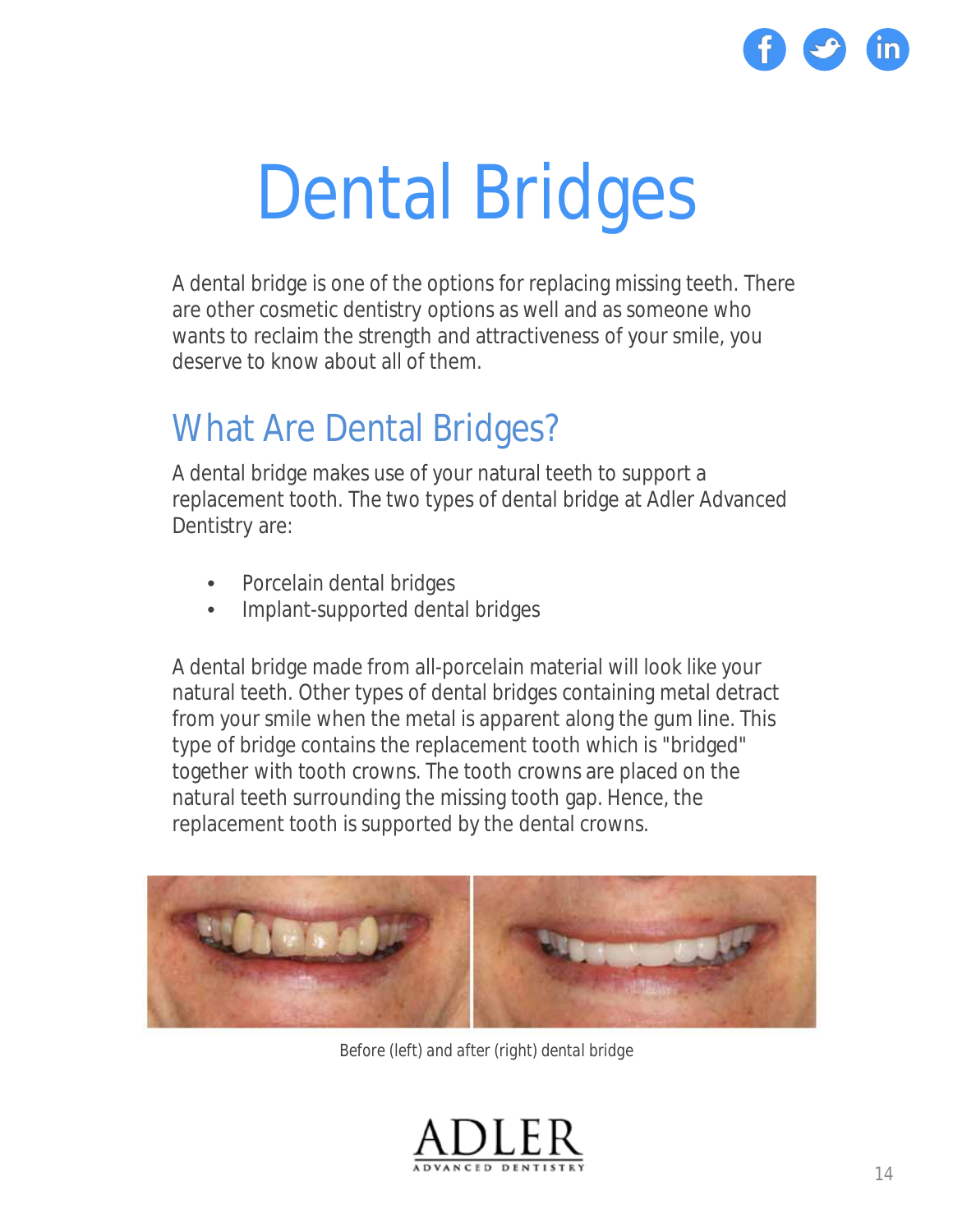

### Dental Bridges *(continued)*

Dental implant-supported bridges are attached to dental implants placed in the bone beneath your gums. Doing so makes the dental bridge as secure and durable as possible because it's supported from beneath the gums, similar to how your natural teeth are supported by roots in the bone.

#### The Value of Replacing Your Missing **Teeth**

Replacing missing teeth is important for several reasons such as:

- Feeling great about the appearance of your smile
- Preventing other teeth from tilting and shifting
- Maintaining an aligned, comfortable bite
- Preventing muscle and jaw joint strain from a bad bite
- Maintaining your ability to chew, speak and laugh

Although there are functional, aesthetic and oral health reasons to replace missing teeth, our dentist and team empower you to make your own choices about whether you want to replace your missing teeth and how you want to do so. Your dental health is a personal matter, and we respect our guests' individual choices.

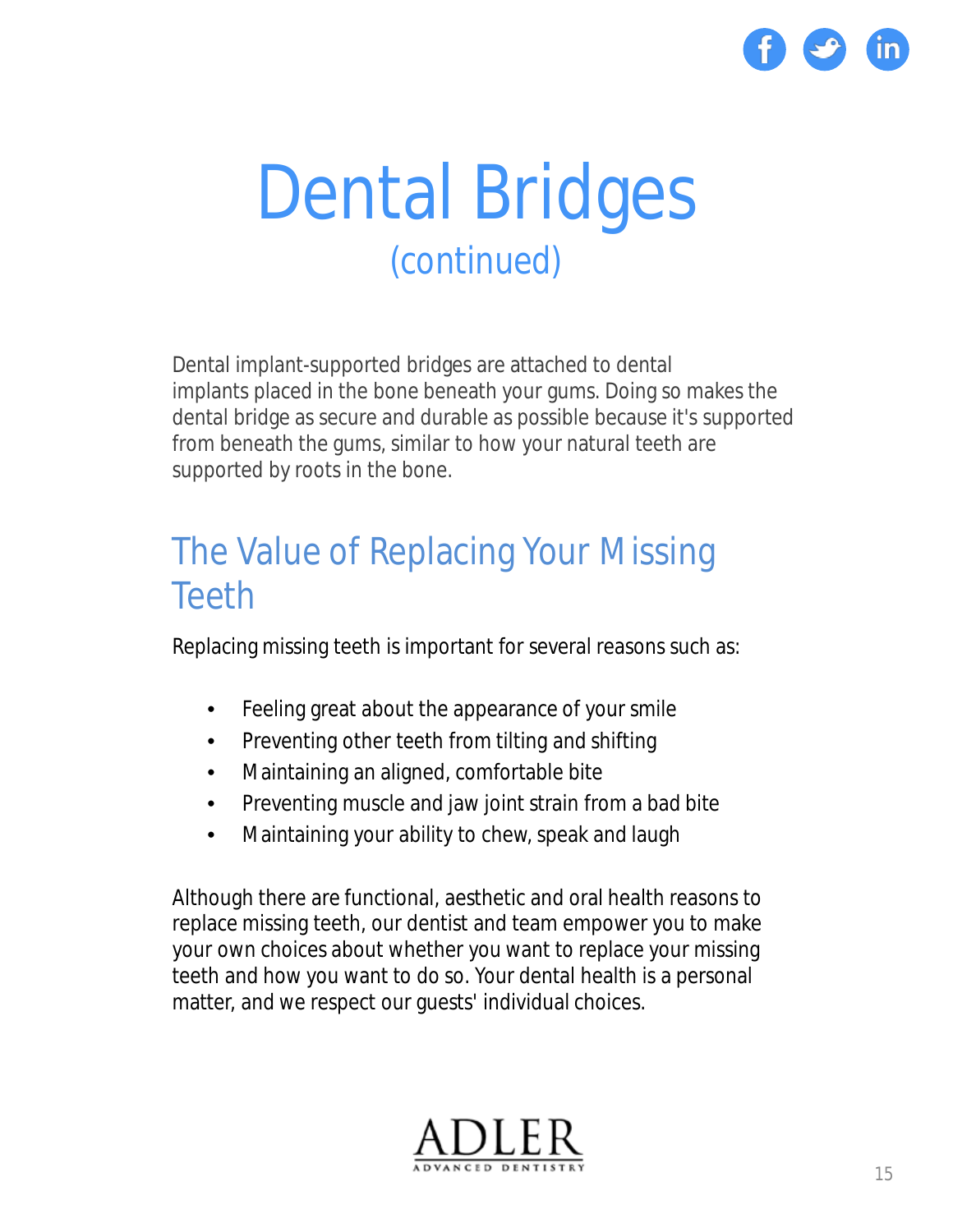

### CEREC One Visit Dental Crowns

At Adler Advanced Dentistry we can reduce the traditional two-week waiting period and two or three office visits down to just a single visit for dental crowns! This 21st century technology is called CEREC, which is a precision computer-aided design and milling device. It allows us to create a permanent dental crown in just a few minutes in our Boulder dental office.



The CEREC system allows us to repair a damaged tooth in about an hour. We no longer take impressions or create temporaries. CEREC enables Dr. Adler to satisfy patients seeking a long-lasting, esthetic alternative to silver or plastic fillings. This precision procedure eliminates further tooth cracking, risk of future root canals.

To make the restoration, Dr. Adler first paints a reflective powder over the prepared tooth. Using a special camera, he takes an accurate picture of the tooth which is then displayed on a computer screen, where he designs the restoration. Then CEREC takes over and automatically shapes the restoration. Finally, the dental crown restoration is permanently bonded in place.

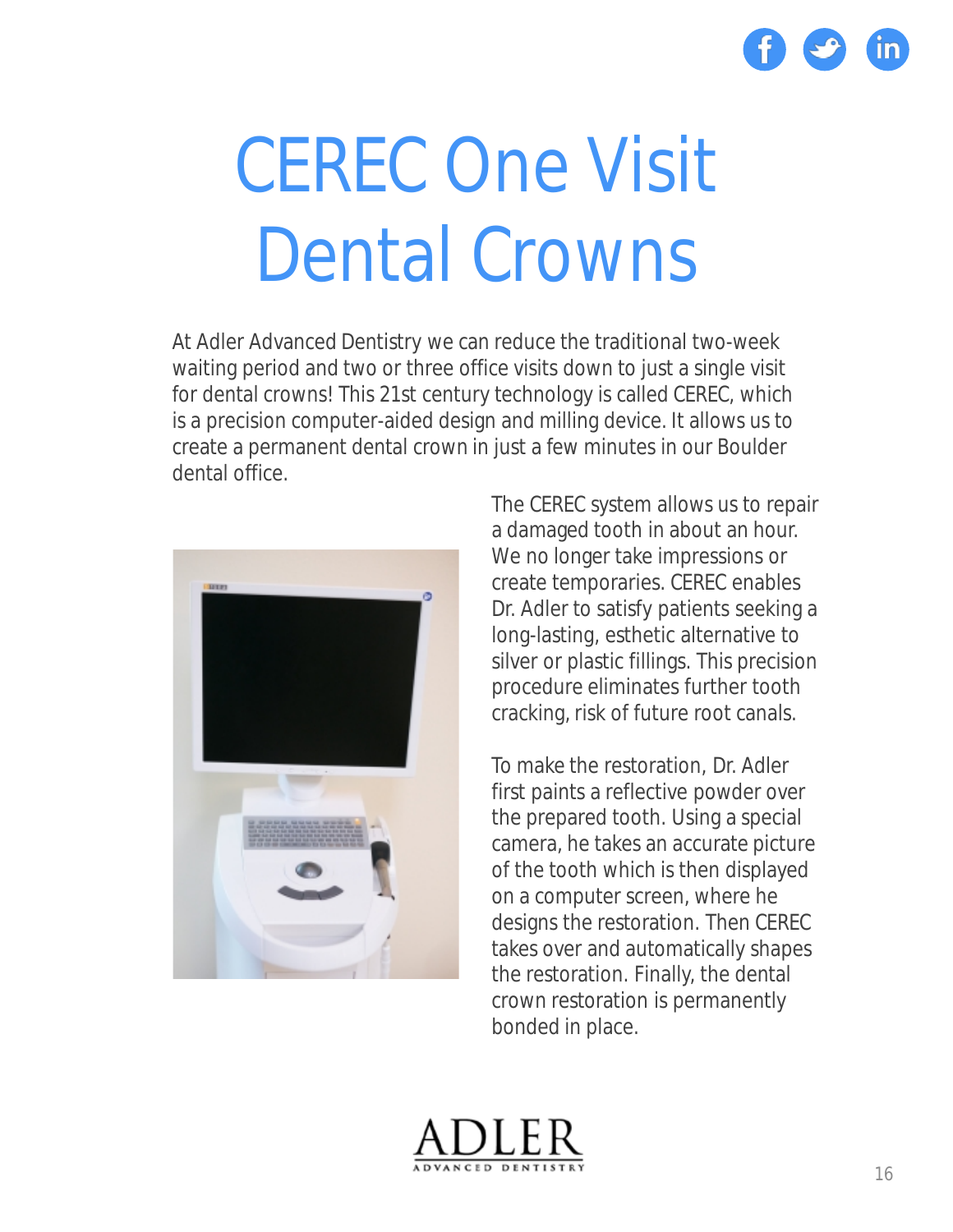

### Dr. Michael Adler About Your Dentist

Dr. Michael Adler is pleased to bring a diverse background of academic research and life experiences to his practice. A graduate of the University of Michigan, Dr. Adler worked as a research biochemist at Stanford University prior to enrolling and completing his dental degree at Georgetown University.

Dr. Adler served as a Lieutenant in the United States Public Health Service, providing care and patient education on the Navajo Reservation. For this service, Dr. Adler was awarded a prestigious commission by Surgeon General Dr. C. Everett Koop. Dr. Adler has been in private practice since 1990.



Dr. Adler is committed to lifelong training as a way to be able to offer his patients the best dental care possible. His postgraduate training has been extensive, including studies on the topics of smile design and neuromuscular dentistry at the nationally renowned Las Vegas Institute for Advanced Dental Studies (LVI).

Dr. Adler was awarded a fellowship from the prestigious Las Vegas Institute for Advanced Dental Studies. This post-graduate learning institution provides cutting-edge training in neuromuscular and cosmetic dentistry.